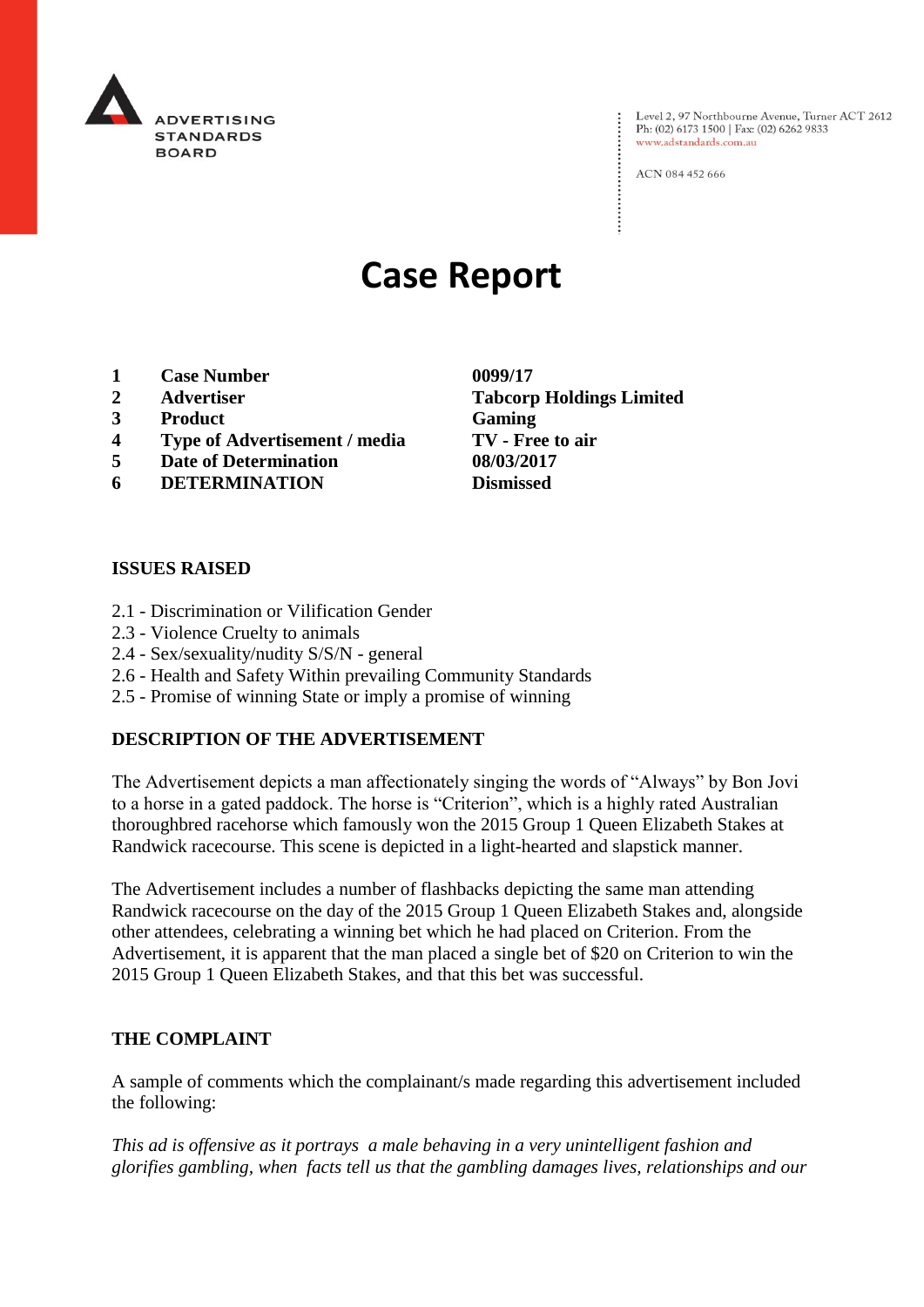*society.*

*It makes it look like gambling is a good thing. A wonderful thing that WILL make you money.*

# **THE ADVERTISER'S RESPONSE**

Comments which the advertiser made in response to the complainant/s regarding this advertisement include the following:

*We refer to your letters regarding complaints (reference number 0099/17) (Complaints) received by the Advertising Standards Bureau (ASB) in relation to a Tabcorp advertisement.*

*The complainants describe the relevant advertisements as follows:*

*'Ad shows a man singing and kissing a horse because he has won at the races."*

*and*

*'A man walks past a horse. Whilst remembering winning a race in which he won a bet he placed on that horse, he is cuddling it and carrying on like it's the best thing. It also keeps going back to the race win.*

*We understand that the complainants may be referring to Tabcorp's advertisement named "Autumn Racing Brand TVC 30" with key number 'NEWTAB170012' (the Advertisement), which was broadcast during Prime 7 News at approximately 6.43pm on 15 February 2017.*

*In the light of the Complaints, we understand that the ASB has identified the following sections of the AANA Code of Ethics (Code of Ethics) and the AANA Wagering Advertising & Marketing Communication Code (Wagering Code) as having potentially been breached by the Advertisement:*

*Code of Ethics*

*- Discrimination or Vilification Gender 2.6 – Health and Safety Within prevailing Community Standards*

*Wagering Code*

*2.5 – Promise of winning State or imply a promise of winning*

*(the Identified Provisions).*

*Tabcorp's position is that the Advertisement does not breach the Code of Ethics or the Wagering Code and that the Complaints should accordingly be dismissed by the ASB. Our detailed responses are set out below.*

*In the interests of completeness, and as advised in your letter, we have responded to the Complaints by reference to the Identified Provisions as well as each other provision of the Code of Ethics and the Wagering Code which apply in relation to the Advertisement.*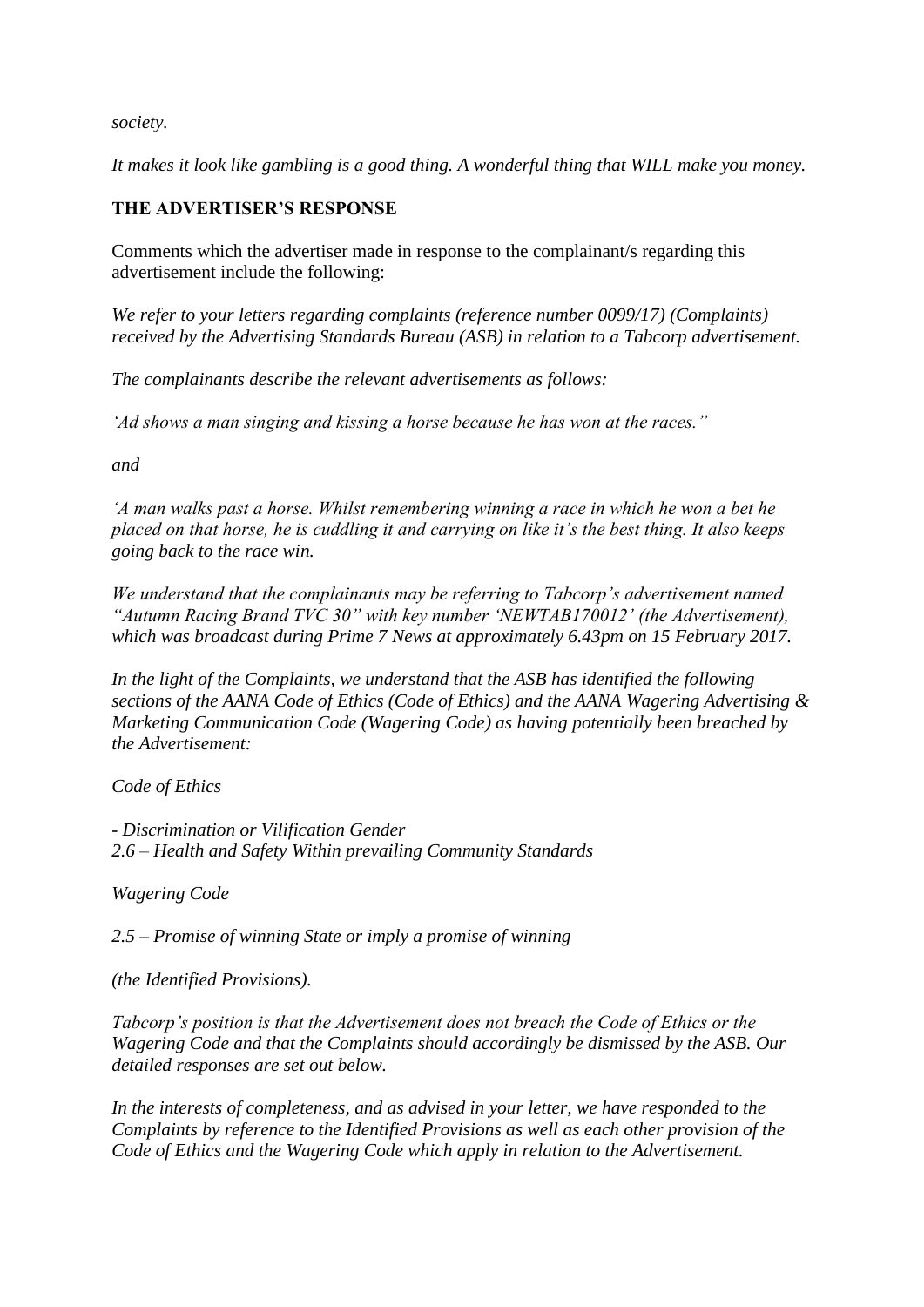## *DESCRIPTION OF THE ADVERTISEMENT*

*The Advertisement depicts a man affectionately singing the words of "Always" by Bon Jovi to a horse in a gated paddock. The horse is "Criterion", which is a highly rated Australian thoroughbred racehorse which famously won the 2015 Group 1 Queen Elizabeth Stakes at Randwick racecourse. This scene is depicted in a light-hearted and slapstick manner.*

*The Advertisement includes a number of flashbacks depicting the same man attending Randwick racecourse on the day of the 2015 Group 1 Queen Elizabeth Stakes and, alongside other attendees, celebrating a winning bet which he had placed on Criterion. From the Advertisement, it is apparent that the man placed a single bet of \$20 on Criterion to win the 2015 Group 1 Queen Elizabeth Stakes, and that this bet was successful.*

*TABCORP'S RESPONSE IN RELATION TO THE IDENTIFIED PROVISIONS*

*Set out below is Tabcorp's response in relation to the complainants' concerns which relate to the Identified Provisions.*

*Before addressing those Identified Provisions, Tabcorp would point out that the Advertisement first aired on free to air and subscription television on 12 February 2017, and had been aired on at least 863 separate occasions as at 25 February 2017 (and has continued to be aired on free to air and subscription television since then). Despite this, the only complaints which Tabcorp is aware of in relation to the Advertisement are the two complaints received by the ASB. This in itself demonstrates that the Advertising does not contradict Prevailing Community Standards, which is the measure against which each section of the Code of Ethics and the Wagering Code is to be assessed.*

*Code of Ethics Section 2.1 – Discrimination or Vilification Gender*

*In relation to the Complaint dated 22 February 2017, section 2.1 of the Code of Ethics has been raised as an Identified Provision. Section 2.1 provides that*

*Advertising or Marketing Communications shall not portray people or depict material in a way which discriminates against or vilifies a person or section of the community on account of race, ethnicity, nationality, gender, age, sexual preference, religion, disability, mental illness or political belief.*

*The basis on which the Advertisement may breach this section is not clear from the Complaint received on 22 February 2017, however we presume it is on the basis of the complainant's assertion that the Advertisement portrays "a male behaving in a very unintelligent fashion".*

*Tabcorp disagrees with the proposition that the portrayal of the man showing adoration for a domesticated animal amounts to the portrayal of him acting unintelligently by reference to Prevailing Community Standards.*

*Even if the proposition that the man is depicted in an unintelligent manner was taken as correct, it is unclear how this constitutes discrimination or vilification against people of a particular race, ethnicity, nationality, gender, age, religion, disability or political belief.*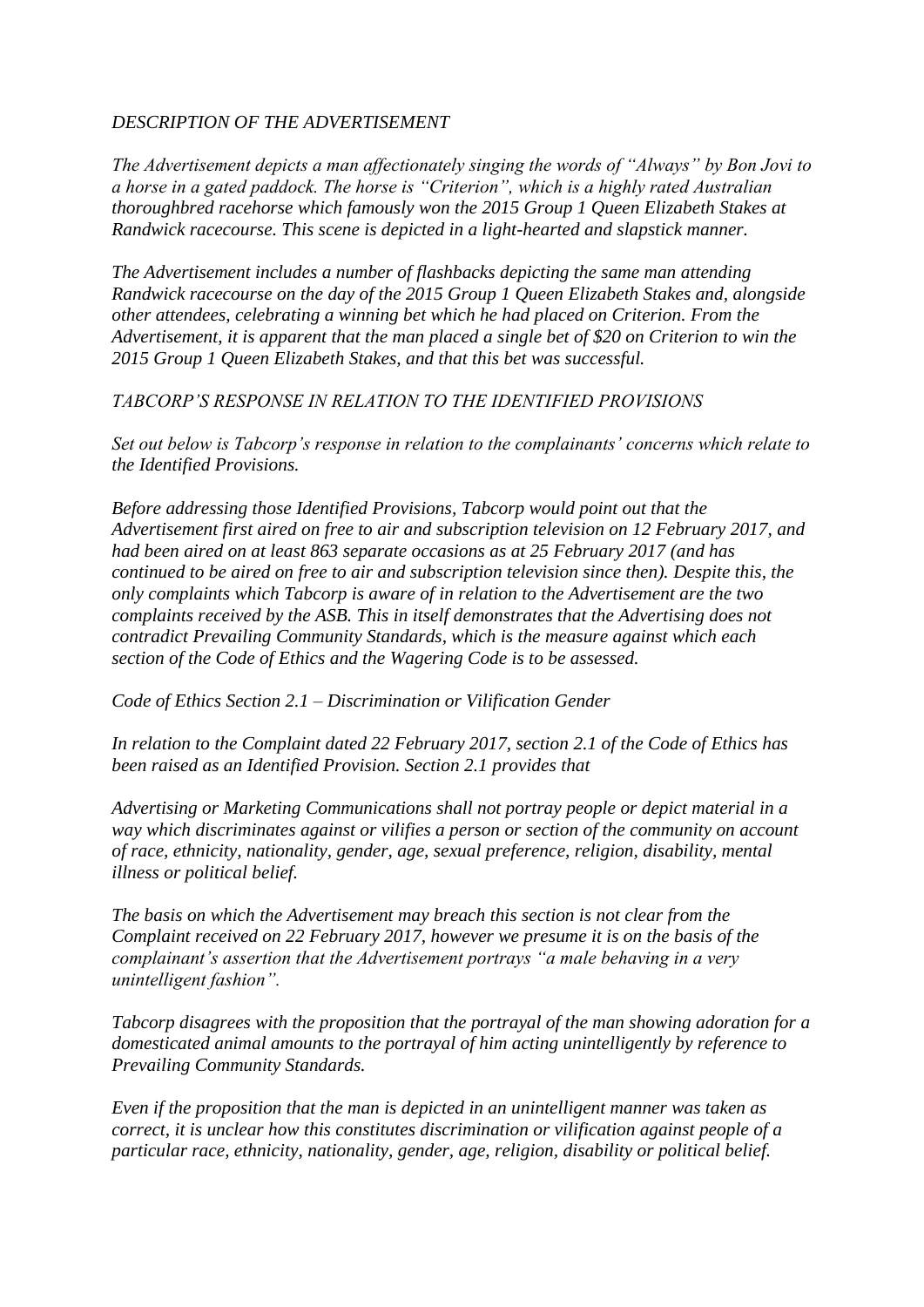*In particular, it is not clear how the portrayal of the man could constitute gender discrimination or vilification given that the Advertisement contains no suggestion that the man's behavior is exclusive to the male gender. In this regard, during the flashback scenes the man is showed celebrating Criterion's win in a similar manner to members of the female gender standing next to him at the race track.*

*Accordingly, Tabcorp submits that the Complaints should be dismissed insofar as section 2.1 of the Code of Ethics is concerned.*

*Code of Ethics Section 2.6 – Health and Safety Within prevailing Community Standards*

*In relation to the Complaint dated 22 February 2017, section 2.6 of the Code of Ethics has been raised as an Identified Provision. Section 2.6 provides that*

*Advertising or Marketing Communications shall not depict material contrary to Prevailing Community Standards on health and safety.*

*In this regard, the complainant has contended that the Advertisement portrays gambling which "damages lives, relationships and our society".*

*For the reasons set out below, Tabcorp does not believe that the Advertisement is in breach of section 2.6 of the Code of Ethics.*

*The form of gambling portrayed in the Advertisement is legal in all Australian States and Territories, and is a legal, and highly regulated, form of entertainment and leisure in Australia. Attending racecourses to view and bet on horseracing is a popular pastime engaged in by hundreds of thousands, if not millions, of Australians each year.*

*The Advertisement portrays the man engaging in a single instance of gambling. The amount of the bet placed by the man, as shown by the ticket waved during the flashback, is \$20. The bet has been placed by the man in the context of him enjoying a day out at the races and there is no suggestion that the man gambles frequently, or in a manner which could be considered contrary to Prevailing Community Standards on health and safety.*

*Gambling advertising in Australia is subject to regulation which requires, amongst other things, the inclusion of responsible gambling messaging to ameliorate the potential for such advertising to result in problem gambling. The Advertisement complies with these requirements, including displaying the prescribed responsible gambling message. Further, the Advertisement complies with Tabcorp's Responsible Gambling Code of Conduct, which has been approved by the Victorian Commission of Gambling Regulation.*

*In all instances, the Advertisement has been broadcast in a manner which is legal in all Australian States and Territories. The Advertisement is a general brand and product advertisement and does not breach any gambling advertising legislation. Section 2.6 of the Code of Ethics does not ban gambling advertising nor does any other part of the Code of Ethics or Wagering Code.*

*The ASB should accordingly dismiss the Complaints insofar as section 2.6 of the Code of Ethics is concerned.*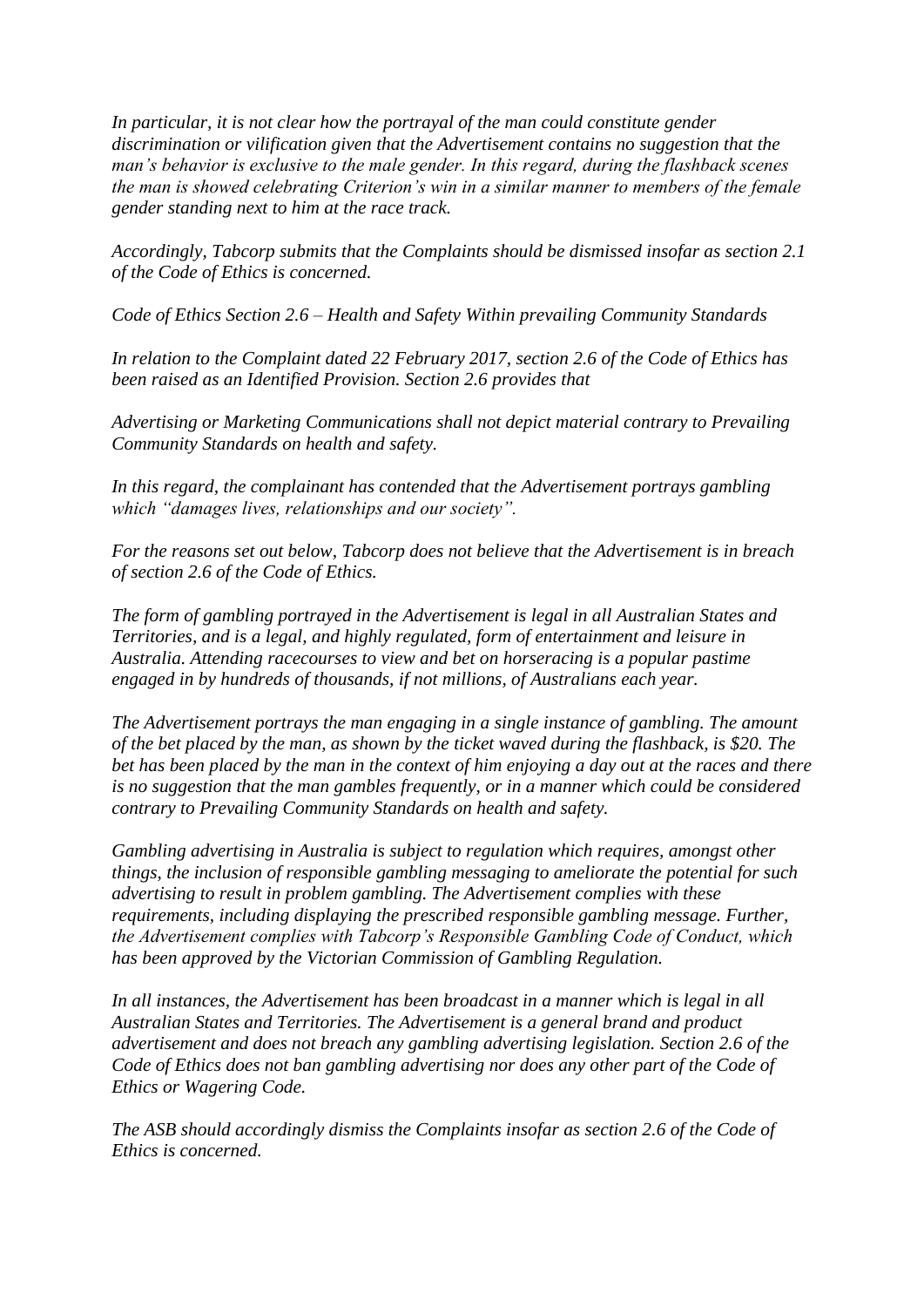*Wagering Code Section 2.5 - Promise of winning State or imply a promise of winning*

*In relation to both Complaints, section 2.5 of the Wagering Code has been raised as an Identified Provision. Section 2.5 provides that*

*Advertising or Marketing Communication for a Wagering Product or Service must not state or imply a promise of winning.*

*As pointed out earlier in this letter, the Advertisement portrays a single instance of a man placing a winning bet. It does not include any suggestion that he is a frequent bettor or a frequent winner.*

*In this regard, AANA's practice note in relation to the Wagering Code states in relation to section 2.5 of the Wagering Code that*

*Advertising or marketing communication may depict winning on a wager provided there is no direct or implied suggestion that winning will be a definite outcome of participating in wagering activities.*

*Accordingly, Tabcorp's submission is that the Advertisement has no case to answer insofar as section 2.5 of the Wagering Code is concerned.*

*TABCORP'S RESPONSE IN RELATION TO OTHER RELEVANT PROVISIONS*

*Code of Ethics – Section 2.2*

*Section 2.2 of the Code of Ethics states that*

*Advertising or marketing communications should not employ sexual appeal in a manner which is exploitative and degrading of any individual or group of people.*

*Tabcorp does not consider that the Advertisement includes any material which could offend this provision.*

*Code of Ethics – Section 2.3*

*Section 2.3 of the Code of Ethics states that*

*Advertising or Marketing Communications shall not present or portray violence unless it is justifiable in the context of the product or service advertised.*

*The Advertisement contains no presentation or portrayal of violence.*

*Code of Ethics – Section 2.4*

*Section 2.4 of the Code of Ethics states that*

*Advertising or Marketing Communications shall treat sex, sexuality and nudity with sensitivity to the relevant audience.*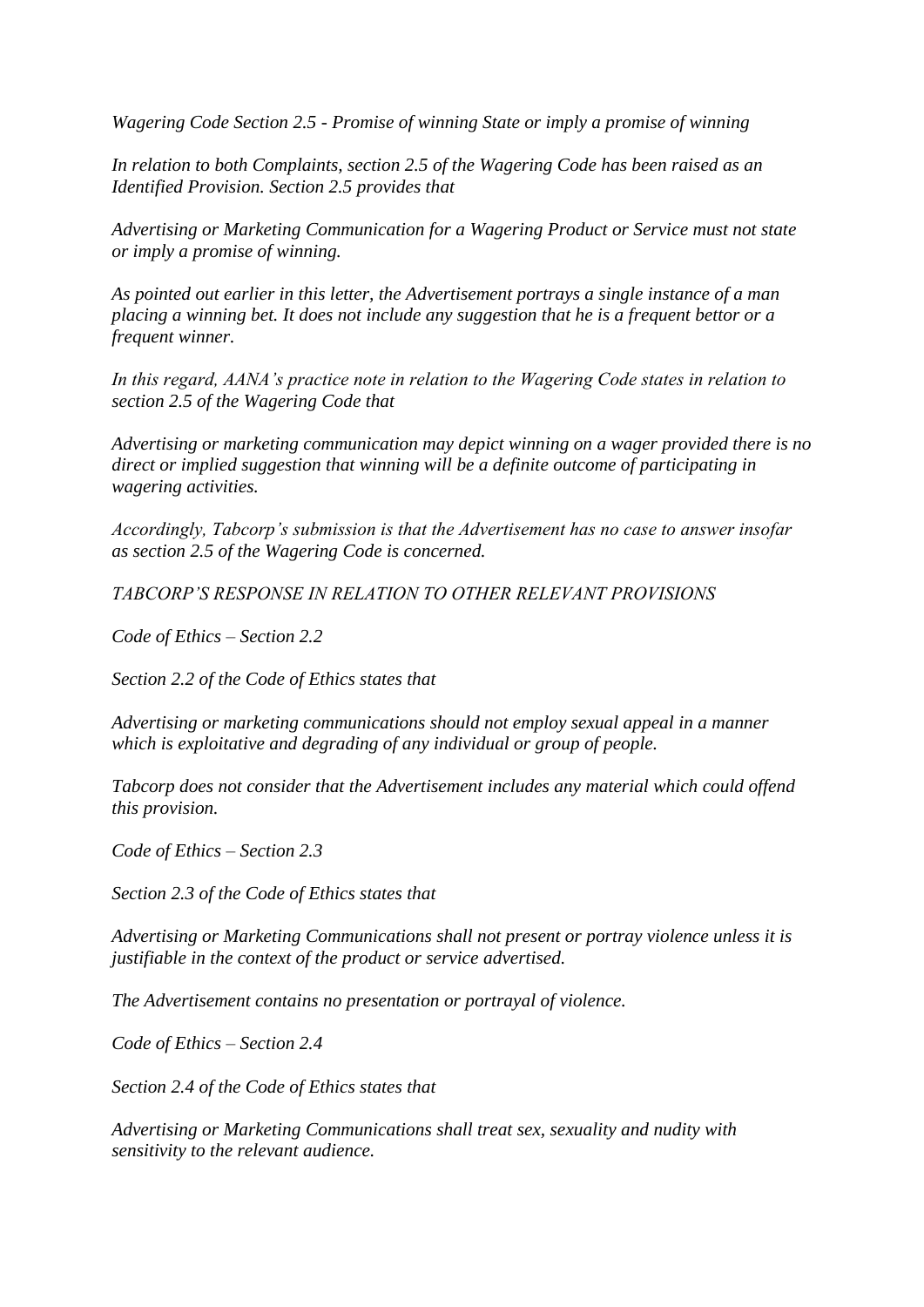*There is no presentation of sex, sexuality or nudity in the Advertisement. Code of Ethics – Section 2.5*

*Section 2.5 of the Code of Ethics states that*

*Advertising or Marketing Communications shall only use language which is appropriate in the circumstances (including appropriate for the relevant audience and medium). Strong or obscene language should be avoided.*

*The Advertisement does not use or portray the use of any coarse language or vulgarities.*

*Wagering Code - Section 2.1*

*Section 2.1 of the Wagering Code states that*

*Advertising or Marketing Communication for a Wagering Product or Service must not, having regard to the theme, visuals and language used, be directed primarily to Minors.*

*In its guidance note in relation to the Wagering Code, the AANA states in relation to section 2.1 that*

*This provision does not apply to advertising or marketing communication which is directed primarily to adults; nor does it apply to advertising or marketing communication that may be seen by minors, but is not directed primarily to them.*

*In the light of this guidance, Tabcorp points to the following in support of its contention that the Advertisement does not breach section 2.1 of the Wagering Code:*

*The advertisement features only adult characters. The central character in the Advertisement is portrayed by a 29 year old actor, and the script describes the character as a man in his late 20s.*

*The Advertisement has not been placed during any children's television programming.*

*The soundtrack to the Advertisement is of a song released in 1995, which minors are accordingly unlikely to be familiar with and which is therefore unlikely to hold any particular appeal for minors.*

*Wagering Code - Section 2.2*

*Section 2.2 of the Wagering Code states that*

*Advertising or Marketing Communication for a Wagering Product or Service must not depict a person who is a Minor unless the person is shown in an incidental role in a natural situation and where there is no implication they will engage in wagering activities.*

*There are no minors depicted in the Advertisement. We reiterate that the central character is referred to in the script as a male in his late 20s, and is played by an actor who is in fact 29 years of age.*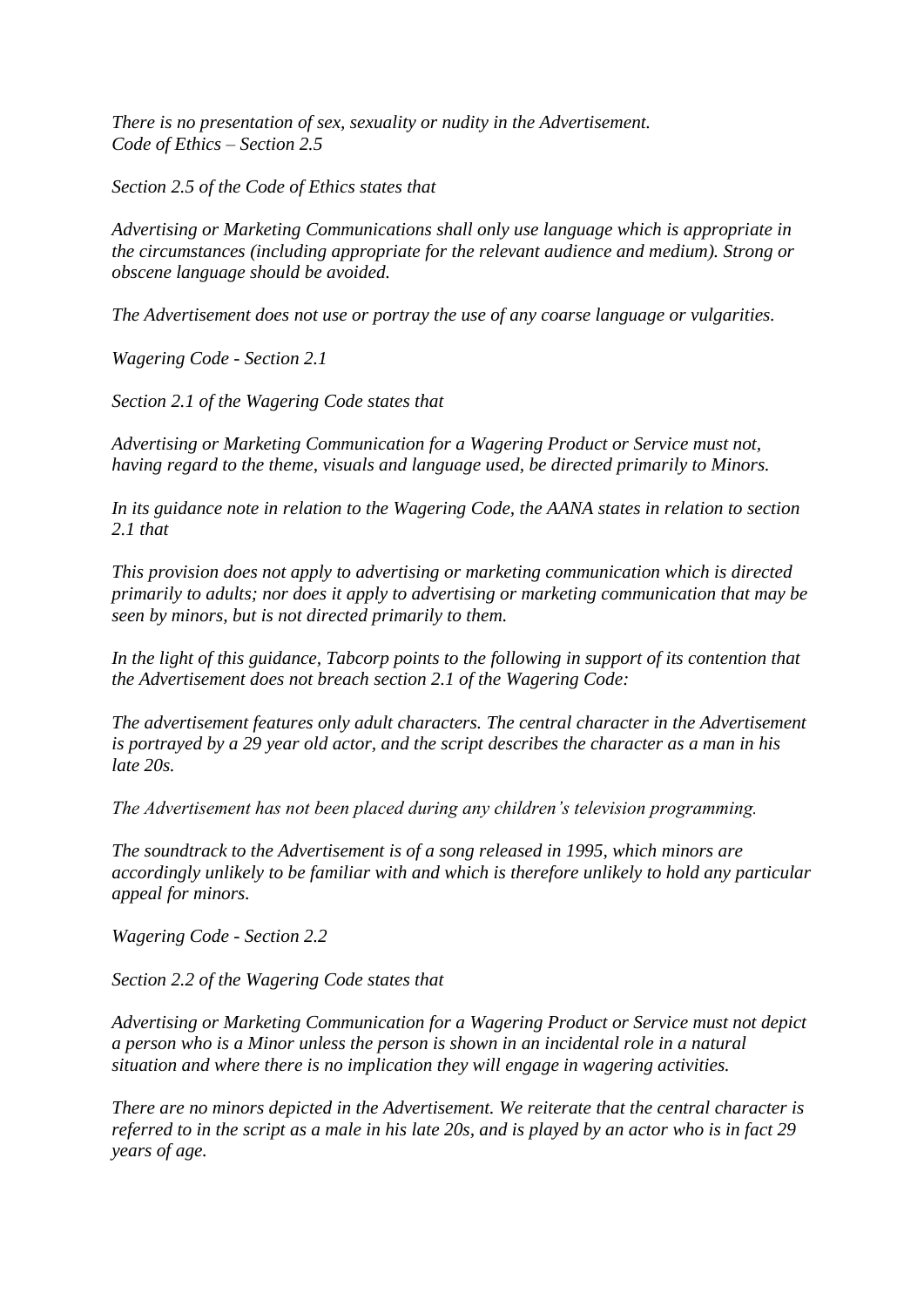*Wagering Code - Section 2.3*

*Section 2.3 of the Wagering Code states that*

*Advertising or Marketing Communication for a Wagering Product or Service must not depict a person aged 18-24 years old engaged in wagering activities.*

*Again, we reiterate that the only character portrayed in the Advertisement as engaging in wagering activities is a male in his late twenties, in fact played by an actor aged 29 years of age.*

*Wagering Code - Section 2.4*

*Section 2.4 of the Wagering Code states that*

*Advertising or Marketing Communication for a Wagering Product or Service must not portray, condone or encourage wagering in combination with the consumption of alcohol.*

*The Advertisement does not depict the consumption of alcohol nor does it feature any alcohol in it.*

*Wagering Code - Section 2.6*

*Section 2.6 of the Wagering Code states that*

*Advertising or Marketing Communication for a Wagering Product or Service must not portray, condone or encourage participation in wagering activities as a means of relieving a person's financial or personal difficulties.*

*The Advertisement portrays wagering as a form of entertainment, rather than as a solution to financial or personal difficulties. AANA's guidance note in relation to this provision is focused on advertising and marketing communications which "unduly play on consumers' fears of financial pressures or present wagering as a viable alternative to employment".*

*The Advertisement contains no, let alone undue, focus on the potential for gambling to relieve financial pressures. The mere fact that the Advertisement depicts a man celebrating a winning bet, in the amount of \$100, should not amount to a breach of this provision, as evidenced by the AANA's guidance in relation to section 2.5 which advises that advertising or marketing communications may depict winning.*

*Wagering Code - Section 2.7*

*Section 2.7 of the Wagering Code states that*

*Advertising or Marketing Communication for a Wagering Product or Service must not state or imply a link between wagering and sexual success or enhanced attractiveness.*

*There is no suggestion or implication in the Advertisement that wagering will lead to sexual success or enhanced attractiveness.*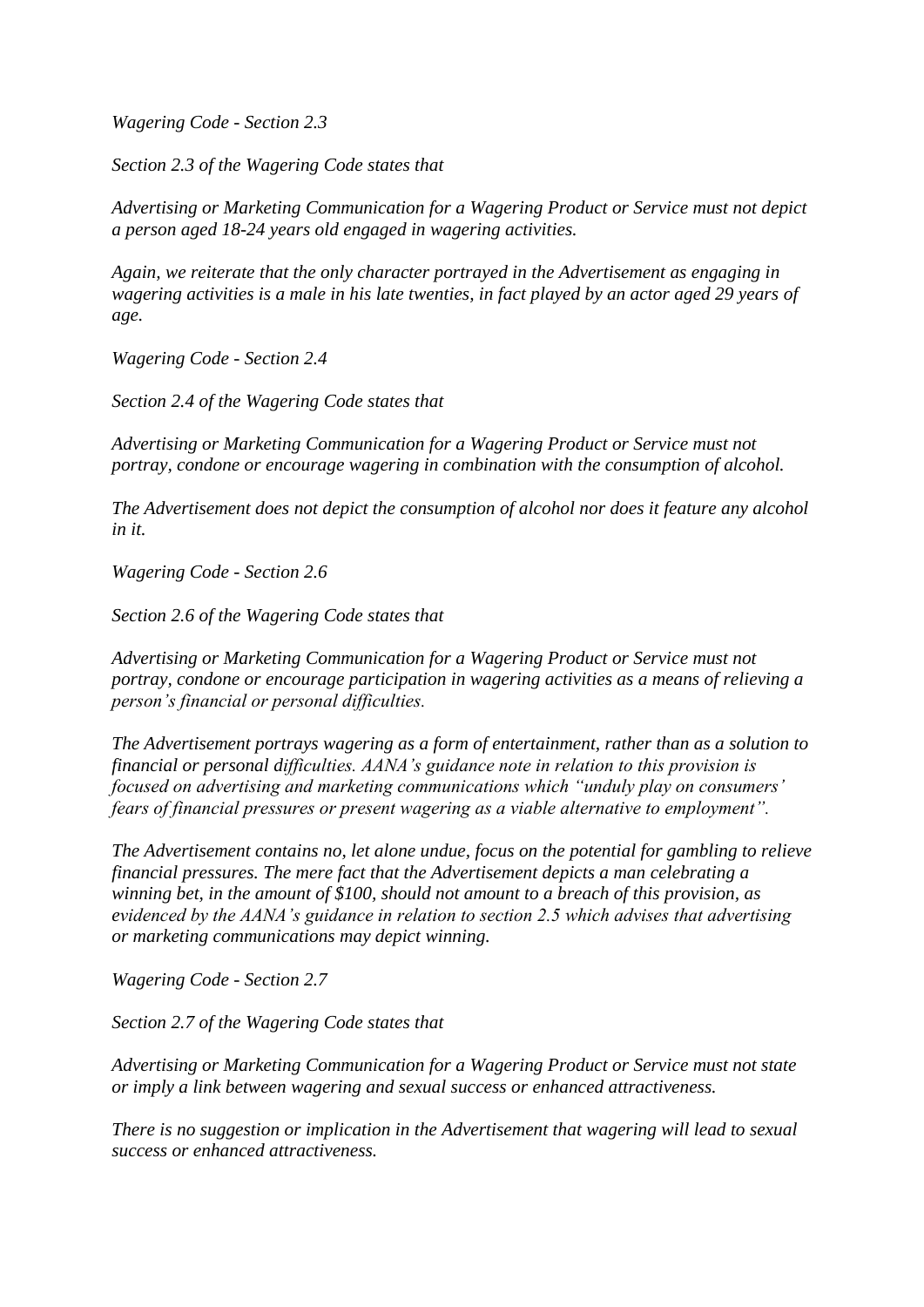*Wagering Code - Section 2.8*

*Section 2.8 of the Wagering Code states that*

*Advertising or Marketing Communication for a Wagering Product or Service must not portray, condone or encourage excessive participation in wagering activities.*

*In this regard, AANA's guidance note states that*

*Simply depicting regular wagering, for example as a routine weekend pursuit during a sporting season, does not equate to portraying excessive participation.*

*This is on point with the depiction of wagering included in the Advertisement, and it is therefore difficult to see how the Advertisement could offend this provision of the Wagering Code. In particular, the value of the single bet shown in the Advertisement is \$20, so it could not be said that the Advertisement depicts the man wagering beyond his means.*

*Wagering Code - Section 2.9*

*Section 2.9 of the Wagering Code states that*

*Advertising or Marketing Communication for a Wagering Product or Service must neither portray, condone or encourage peer pressure to wager nor disparage abstention from wagering activities.*

*AANA's guidance note cites content which mocks non-participants as an example of advertising which would offend this provision.*

*While the Advertisement promotes wagering (in accordance with Australian laws which permit, and regulate, the manner in which wagering can be advertised), it does not disparage persons who do not participate in wagering.*

*Of the number of persons shown at the racecourse in the flashback scene, only one is depicted wagering. There is no disparagement of the other people in the crowd, none of whom are shown wagering.*

*Of particular note in this regard, the Advertisement includes responsible gambling messaging which provides as follows*

*Think! About your choices. Call Gambler's Help or Gambling Help 1800 858 858 or visit www.gamblinghelp.nsw.gov.au or www.gamblinghelponline.org.au. Know when to stop. Don't go over the top. Gamble responsibly.*

*We therefore submit that the Advertisement does not give rise to any breach of section 2.9 of the Wagering Code.*

*In view of the material presented above, Tabcorp submits that the Advertisement does not breach any relevant provision of the Code of Ethics nor the Wagering Code and that the Complaints should accordingly be dismissed by the ASB.*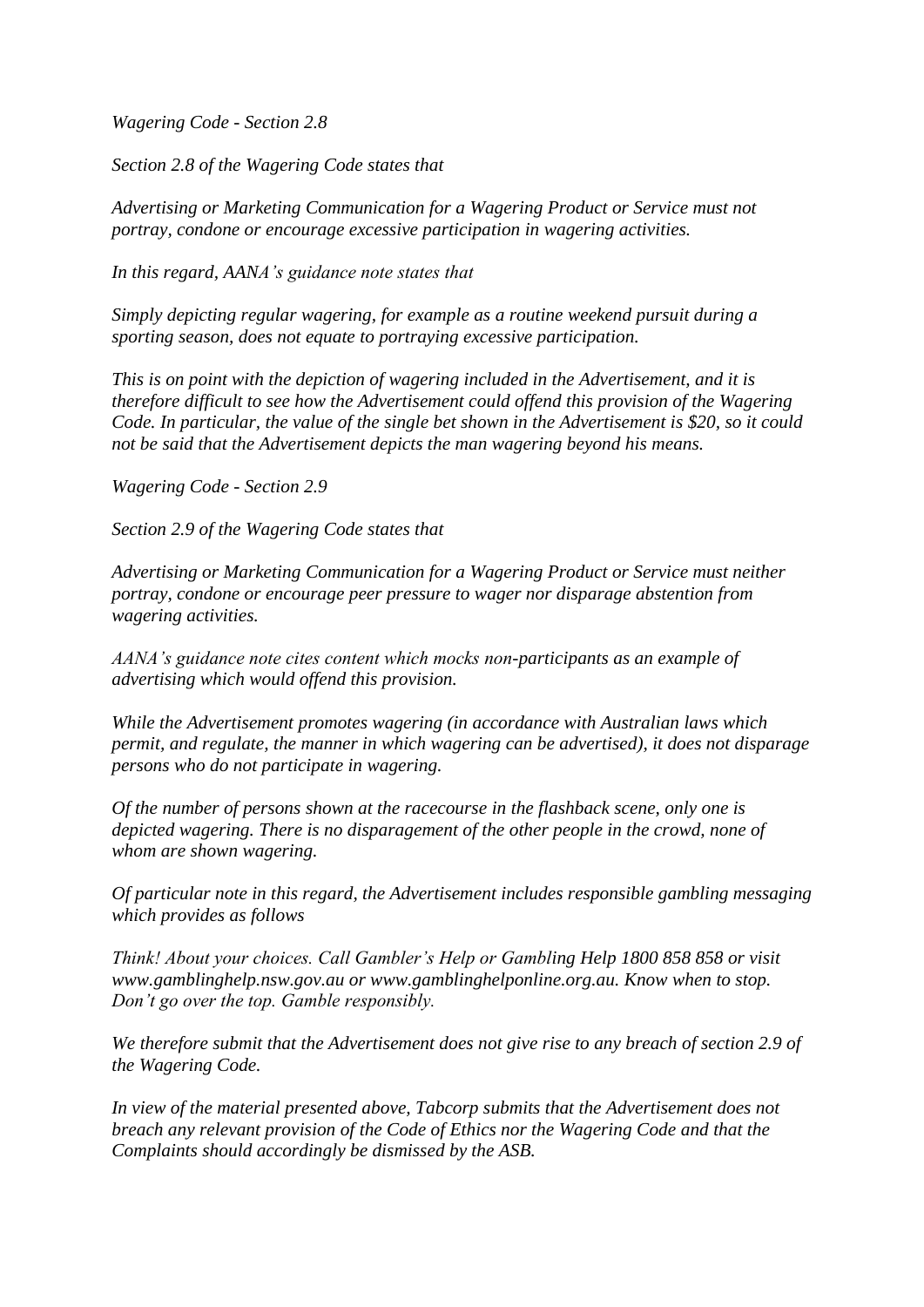## *OTHER RELEVANT INFORMATION*

*In the interests of completeness, Tabcorp notes that:*

*All Tabcorp advertisements are reviewed by Tabcorp's internal legal department against the requirements of, amongst other instruments, the Code of Ethics and the Wagering Code; and FreeTV Australia's Commercial Advice team approved the Advertisement prior to it being broadcast on free-to-air television.*

*Tabcorp also wishes to emphasise the seriousness with which it treats its responsible gambling obligations and its commitment, above and beyond its regulatory obligations, to the responsible delivery of gambling products. Responsible gambling is an important part of Tabcorp's operating philosophy and company values.*

*We thank you for providing us with the opportunity to respond to the Complaints.*

## **THE DETERMINATION**

The Advertising Standards Board (the "Board") considered whether this advertisement breaches the AANA Wagering Advertising and Marketing Communication Code (the "Wagering Code").

The Board noted the complainant's concern that the advertisement glorifies gambling and is offensive to men, portraying the man as unintelligent.

The Board reviewed the advertisement and noted the advertiser's response.

The Board noted that the advertiser is a company licensed in a State or Territory of Australia to provide wagering products or services to customers in Australia and that the product advertised is a wagering product or service and therefore the provisions of the Wagering Code apply.

As per the AANA Wagering Advertising and Marketing Communication Code Practice Note:

"The Code applies to advertising and marketing communication for wagering products and services provided by licensed operators in Australia. Wagering Product or Service relates to betting on horse races, harness races, greyhound races, or sporting events including electronic sports (competitive video gaming), as well as betting on a series of races or events. It also includes betting on an event, or a series of events, such as novelty events or other contingencies, for example royal baby names or award winners. In addition it includes betting on fantasy sport teams".

The Board first considered Section 2.5 of the Wagering Code which provides: "Advertising or Marketing Communication for a Wagering Product or Service must not state or imply a promise of winning."

The Board noted the complainant's concern that the advertisement makes gambling look like a good thing that will make you money.

The Board noted that advertisement shows a man in a paddock when he sees the horse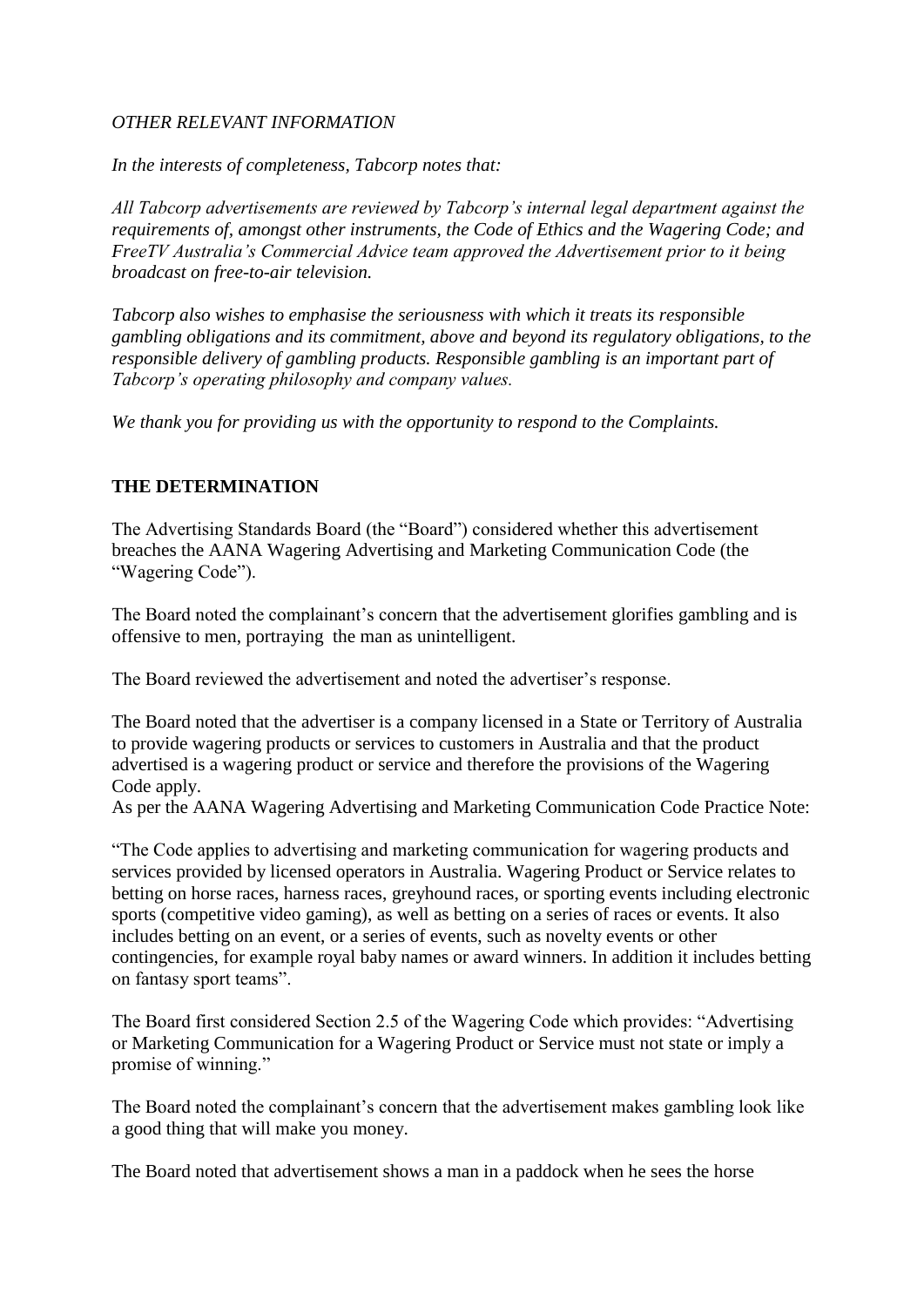'Criterion' and it reminds him of a time at the races when he won after betting on this horse. The man, sings and dances in front of the horse and cuddles him through the fence at the end.

The Board noted that the advertisement is for a wagering product and that these products are legally allowed to be advertised. The Board noted that the man is shown reminiscing about a win that he had had in the past and he holds his ticket up to show that he has placed a single \$20 bet on the race and he had won.

The Board noted that the advertisement does not show the man or any other people placing further bets on any races and there is no indication that further bets will lead to winning.

The Board considered that the advertisement does not imply that you will definitely win if you use their product or service, or make any other claims about winning.

The Board determined that the advertisement did not breach Section 2.5 of the Wagering Code.

The Board then considered whether the advertisement complied with Section 2.1 of the Code which requires that 'advertisements shall not portray or depict material in a way which discriminates against or vilifies a person or section of the community on account of race, ethnicity, nationality, gender, age, sexual preference, religion, disability, mental illness or political belief.'

The Board noted that the advertisement features the man singing the song 'Always' by Bon Jovi and as he moves toward the horse behind the fence he is throwing hay over himself and putting a carrot in his mouth.

The Board noted the complainant's concern that the man is being portrayed as unintelligent and silly by his actions toward the horse.

The Board noted that the advertisement was intended to be a light hearted, humorous depiction of the man as he remembered his win and expressed appreciation of the horse and of the joy the horse brought him on that day.

The Board considered that the man's actions were 'over the top' and entertaining and considered that most members of the community would recognise the humorous tone and laugh along with the man and not at the man.

Overall the Board considered that the advertisement did not portray or depict material in a way which discriminates against or vilifies a person or section of the community gender and did not breach Section 2.1 of the Code.

The Board then considered section 2.6 of the Code which states that "Advertising or Marketing Communications shall not depict material contrary to Prevailing Community Standards on health and safety".

The Board considered whether the advertisement glorified gambling. The Board determined for the reasons mentioned above the advertisement did not depict material contrary to Prevailing Community Standards on health and safety relating to gambling and did not